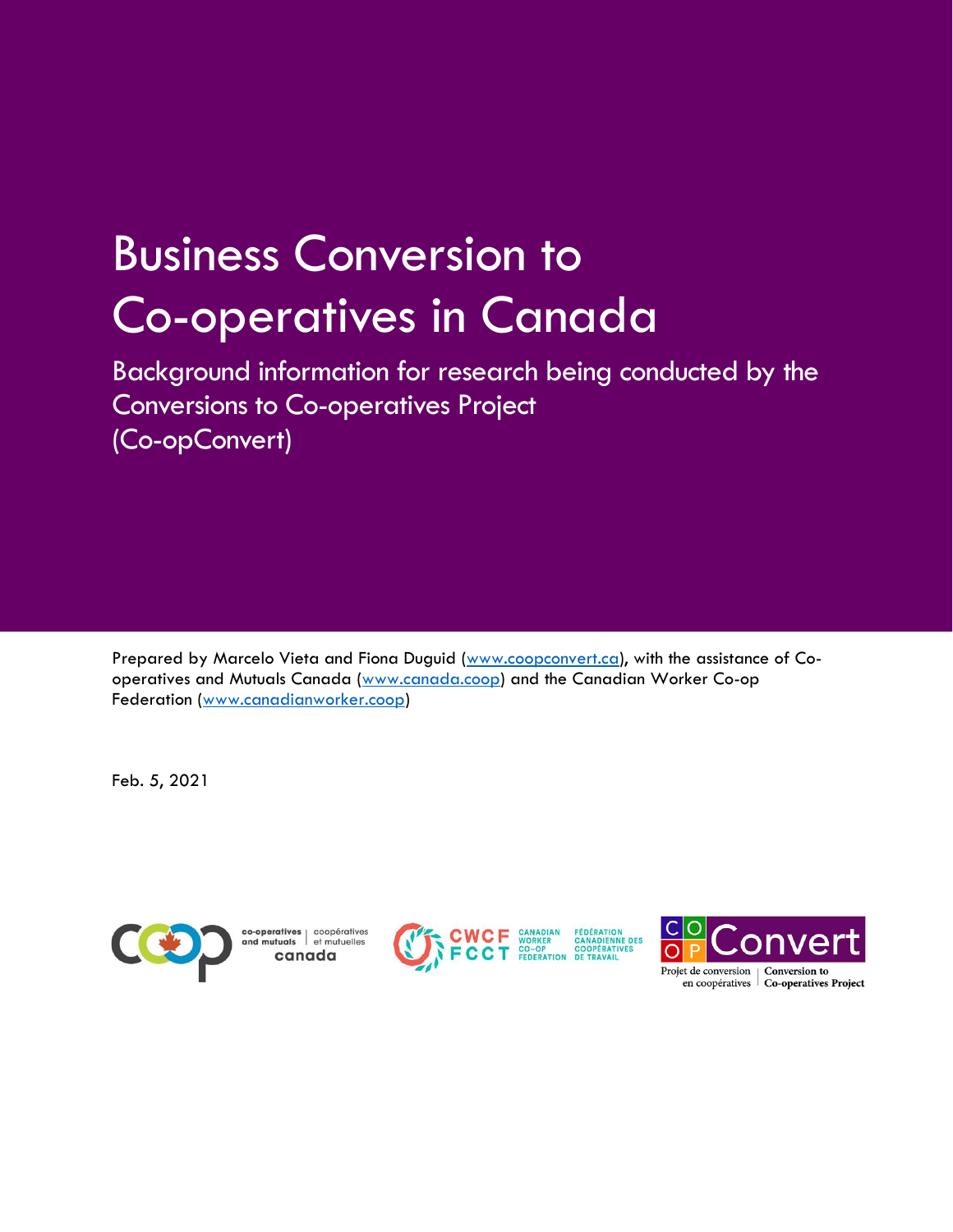#### 1. Background

#### The Coming Business Succession Crunch

A major challenge for Canada's 1.2 million small- and medium-sized enterprises (SMEs) is the potential for large-scale closures due to the growing number of retiring owners that lack a formal succession plan. With 59% of Canada's entrepreneurs over 50 years of age as of late 2018, it was estimated that nearly three-quarters of small business owners plan to retire in the next decade.<sup>1</sup> While 81% of these retiring SME owners intend to transfer or sell their businesses, only 14% having a solid retirement plan.<sup>2</sup> In addition to the increasing number of troubled enterprises due to the socio-economic ills brought on by the COVID-19 pandemic, a potential crisis of SME closures across Canada looms.

Retiring owners of SMEs usually first seek to transfer the business to their family or children (43%). Owners also seek to transfer or sell to private-sector, third-party purchasers (24%). But another option is the strategy of *business conversions to co-operatives* **(BCCs)**. A tried-and-true solution for business rescue and succession in numerous jurisdictions around the world, approximately 205

### **business conversions to co-operatives**

## opportunity for

## **saving jobs**

and keeping potentially

### **thousands of businesses**

**alive** in light of the SME succession crunch and the business closure risk due to our current pandemic reality

known BCCs have existed in Canada as of Feb. 2020, and the CoopConvert Project records 173 enterprises<sup>3</sup> that have emerged from conversions and that are currently still active (see Figure 1).

However*, there could be many, many more BCCs in Canada*; the BCC solution for business succession and for saving troubled enterprises is still not broadly known among SME owners, workers, unions, and policymakers in Canada. We believe this is a lost opportunity for saving jobs and keeping potentially thousands of businesses alive in light of the SME succession crunch and the business closure risk due to our current pandemic reality. $^4$ 

#### What are BCCs?

BCCs take place when private, public, or non-profit companies transition for a variety of possible reasons into a co-operative. In Canada, most conversions occur as part of a succession plan whereby a retiring owner or owners sell their business to staff and they, in turn, continue to operate the enteprise as a co-operative. BCCs can also occur as a community buyout (where consumers and other community stakeholders purchase the enterprise), or a multistakeholder buyout (where employees and other community stakeholders purchase the enterprise). A unique model to Quebec, a partial conversion occurs when a worker-shareholder co-operative (WSC) is formed by employees and they then enter co-ownership

<sup>1</sup> CFIB, 2018.

<sup>2</sup> Vieta et al., 2021.

<sup>3</sup> Excluding housing co-operatives. The Co-opConvert Project is still tracking conversions of private or public housing to co-operatives, which is estimated to number in the hundreds throughout Canada.

<sup>4</sup> Vieta et al., 2021.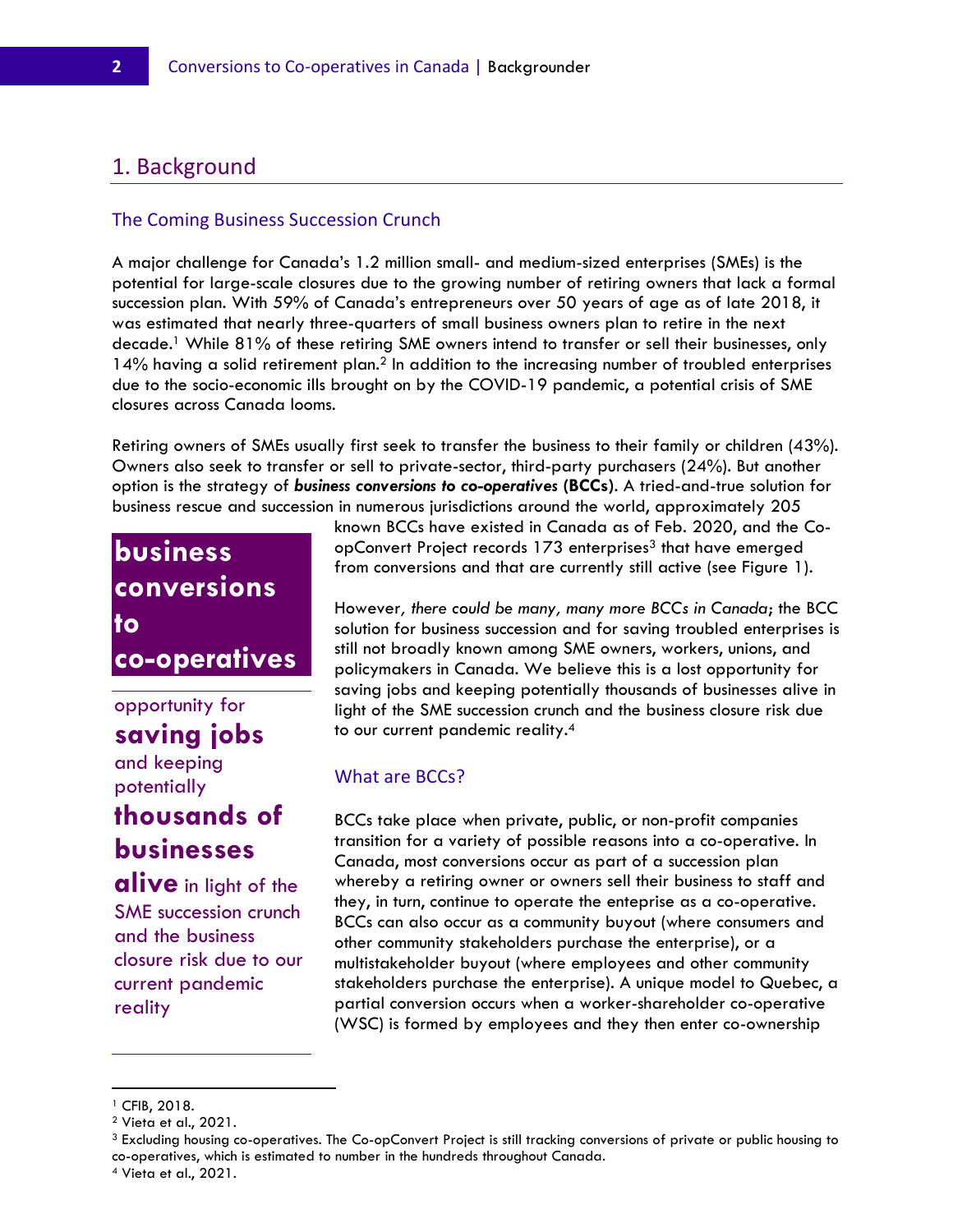agreements with traditional investors; sometimes WSCs are a stage in the eventual full conversion of the enterprise into a co-operative.<sup>5</sup>

Former owners can and sometimes do also become members of the newly formed co-operative. This occurs usually when an agreement is reached between the former owner(s) and the new coop members and can be a part of a staged retirement succession plan, a way for owners to pass on their knowledge of the business to the new owner-members, or a combination of these. At other times, usually in more crisis-based conversions or when owners are keen on fully retiring, owners completely exit the enterprise upon conversion. Increasingly, as the Co-opConvert Project<sup>6</sup> has found and will be publishing in a forthcoming report, over 50% of Canada's SME owners do not desire to fully retire and a BCC could make sense as a way for the owner to continue to participate in the business and secure its legacy.<sup>7</sup>

#### BCCs are Part of Canada's Co-operative Sector

BCCs have been solutions for business rescue and succession in numerous jurisdictions around the world for decades. The research on BCCs shows that they save jobs and preserve the productive capacities of communities.<sup>8</sup> They do so because co-operatives are guided by values and principles of inclusivity, mutuality, economic democracy, and concern for community.<sup>9</sup>

Co-ops are sustainable and viable businesses co-owned by interested members rather than disconnected shareholders, rooting capital locally. Canada already has more than 7,000 co-ops in most of its economic sectors.

Despite the enduring presence of co-operatives throughout the country, and the overall success of Canada's approximately 205 BCCs to date,<sup>10</sup> the BCC model is mostly overlooked and not well understood in Canada as an option for sustaining SMEs in crisis (pandemic or economic) or with succession issues.

#### How Many and Where are Canada's BCCs

The following is an overview of the BCC landscape in Canada as of Feb. 2, 2021. All data has been collected and analysis conducted by the Co-opConvert Project team [\(www.Co](http://www.coopconvert.ca/)[opConvert.ca\)](http://www.coopconvert.ca/).

<sup>5</sup> Vieta et al. 2016.

<sup>6</sup> [www.coopconvert.ca](http://www.coopconvert.ca/)

 $7$  Vieta et al., 2021.

<sup>8</sup> Sanchez Bajo & Roelants, 2011; Vieta, 2020b; Vieta et al., 2017; Zevi et al., 2011.

<sup>9</sup> Novkovic & Webb, 2014; Vieta & Lionais, 2015.

<sup>10</sup> [www.coopconvert.ca](http://www.coopconvert.ca/)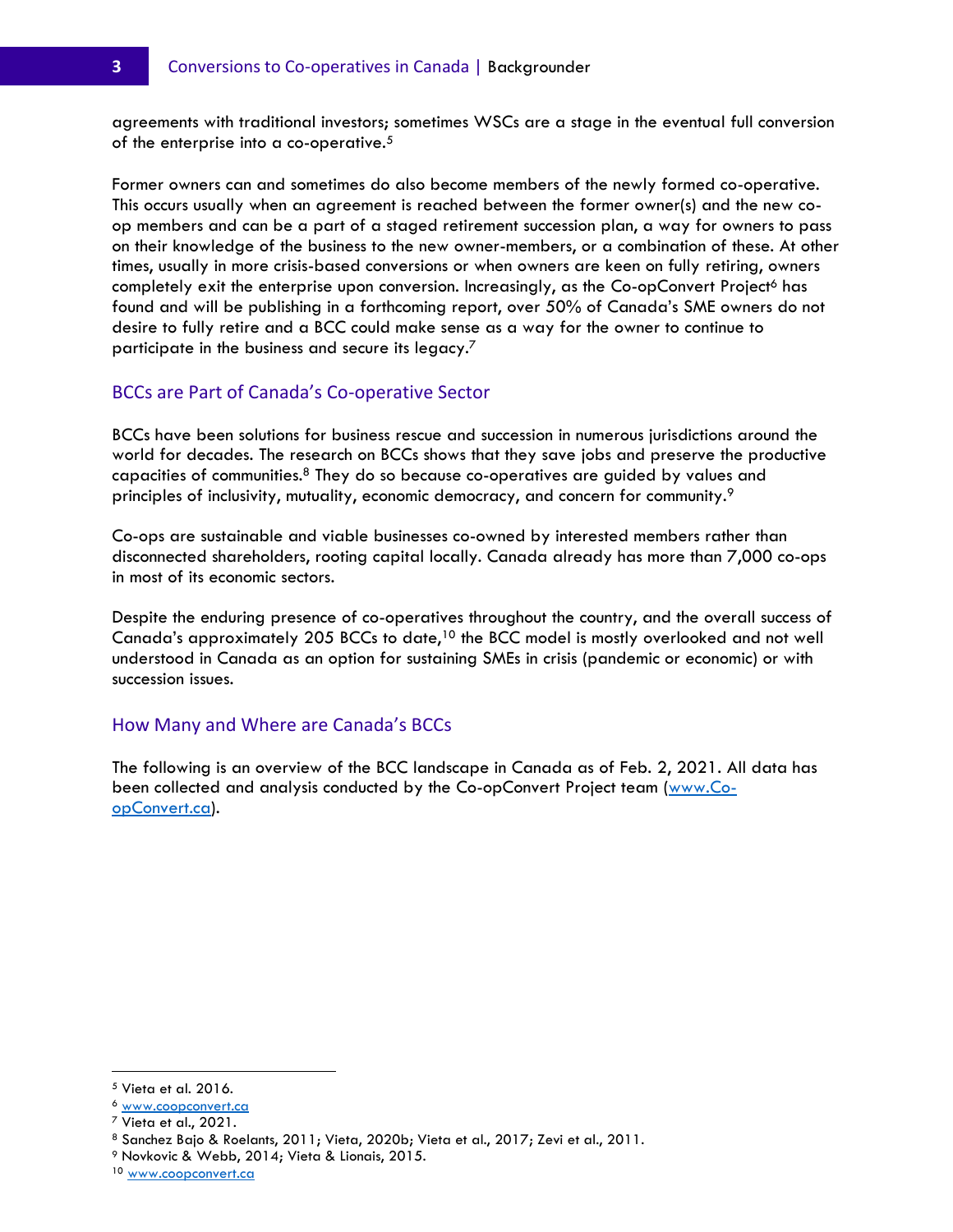*Figure 1: Conversions to co-operatives in Canada by province and territory, currently active enterprises (map, n = 173) and all enterprises in the Co-opConvert BCC database (pie chart, n = 205) (as of Dec. 2020)*



*Figure 2: Conversions to co-operatives in Canada by co-operative type (n = 173, active as of Dec. 2020)*

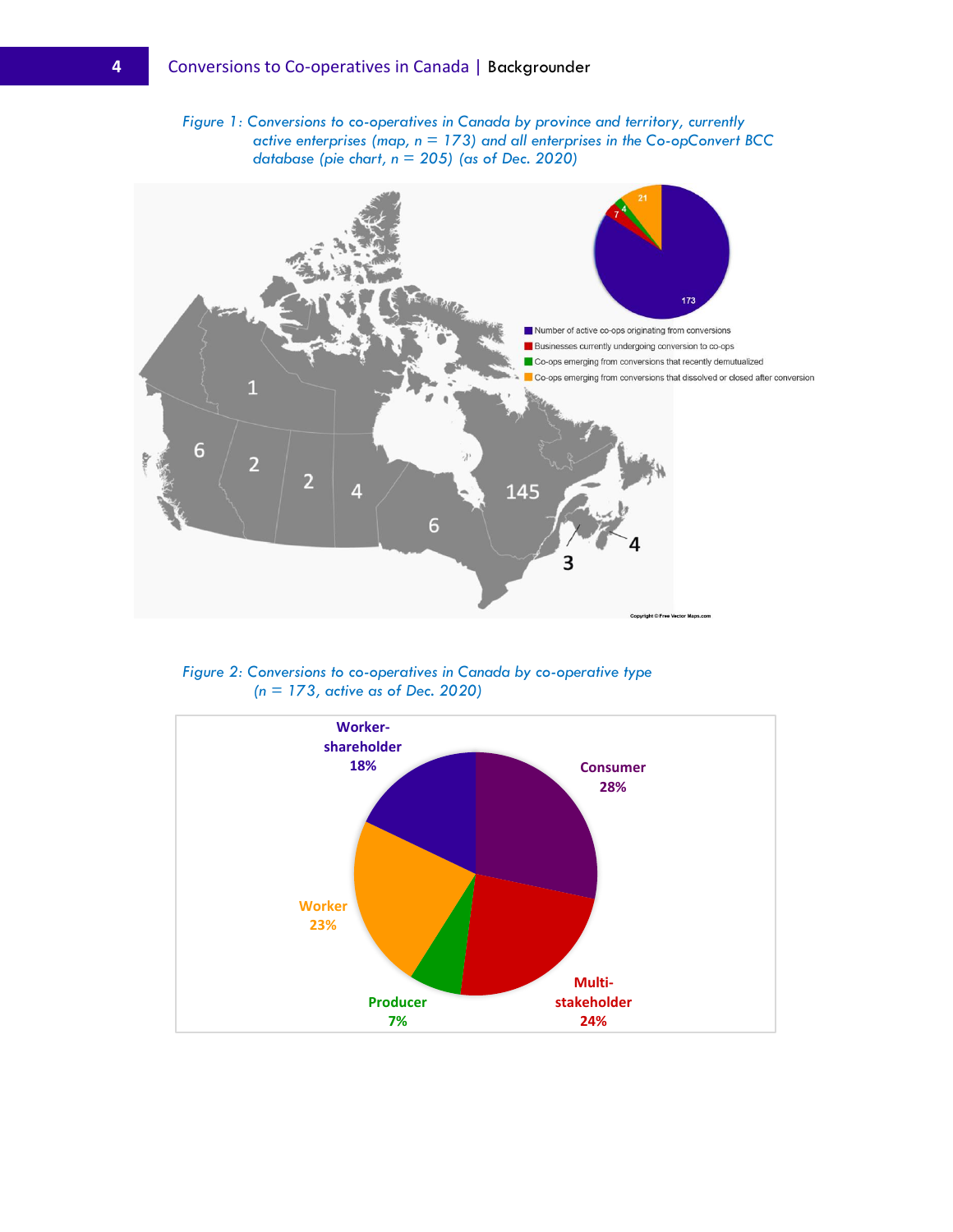

*Figure 3: Conversions to co-operatives in Canada by industry/sector and NAIC code (n = 173, active as of Dec. 2020)*

*Figure 4: Typology of conversions to co-operatives in Canada (n = 173, active as of Dec. 2020)*

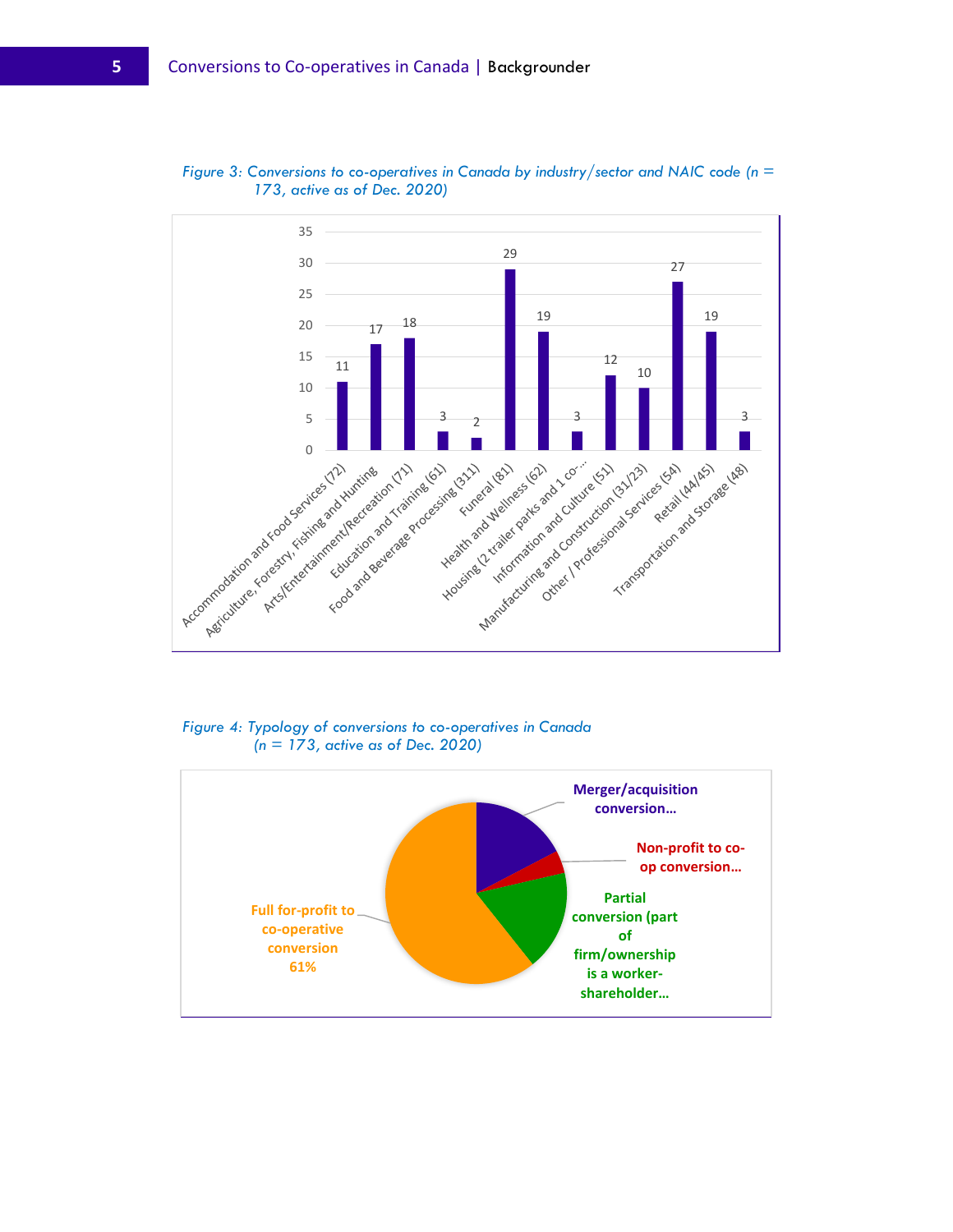#### 2. Key Issues

A major looming challenge for Canada's 1.2 million small- and medium-sized employer businesses (SMEs) is *the potential for large-scale permanent closures due to the growing number of owners nearing retirement but without a formal business succession plan*. With 59% of Canada's entrepreneurs over 50 years of age as of late 2018, it was estimated that nearly three-quarters (72%) of small business owners plan to retire in the next decade. While 81% of these retiring owners intended to transfer or sell their businesses, 41% had an informal succession plan, and 51% had no formal plan, according to the Canadian Federation of Independent Business.<sup>11</sup> And



only a minority had a formal succession plan: the CFIB found in 2018 that only 8% of owners had a formal plan for succession; by the CoopConvert Project's SME succession research in early 2020, there was only a slightly better scenario with 14% reporting a formal succession plan.<sup>12</sup>

This lack of overall succession preparation is further complicated when we consider that almost half of these near-retirement owners (48%) plan to sell their business to third parties – almost always a challenging and time-consuming task – "while others prefer to pass their business on to one or more family members, whether through a sale (25%) or [inheritance] transfer (21%)." <sup>13</sup>

At stake is over \$1.5 trillion in assets and the fate of 850,000 businesses,<sup>14</sup> affecting over a third Canada's private sector workforce.<sup>15</sup> This coming SME succession crunch, termed "the silver tsunami" by some, was already being discussed by the early 2010s in Canada. <sup>16</sup> Economic experts in the US and the EU have also been warning of a similar phenomenon on the horizon or over a decade now. <sup>17</sup> In short, *jobs and the socio-economic wellbeing of Canada's communities are potentially at risk*.

#### Canadian SME Owners' Succession Plans

Most of Canada's SME owners, as Figure 5 shows, have identified that they have had some form of discussion about selling the business (26%), transferring the business to family (20%), or transferring to employees (15%). These, however, are discussions; very few have identified that they have actually developed a formal succession plan.

<sup>11</sup> CFIB, 2018.

<sup>12</sup> Vieta et al., 2021.

<sup>13</sup> CFIB, 2018.

<sup>14</sup> CFIB, 2018.

<sup>&</sup>lt;sup>15</sup> Parkinson et al., 2015.

<sup>16</sup> Bruce & Wong, 2012; CBC, 2011; Israelson, 2017.

<sup>17</sup> CFIB, 2018; COSME, 2013; European Commission, 2011.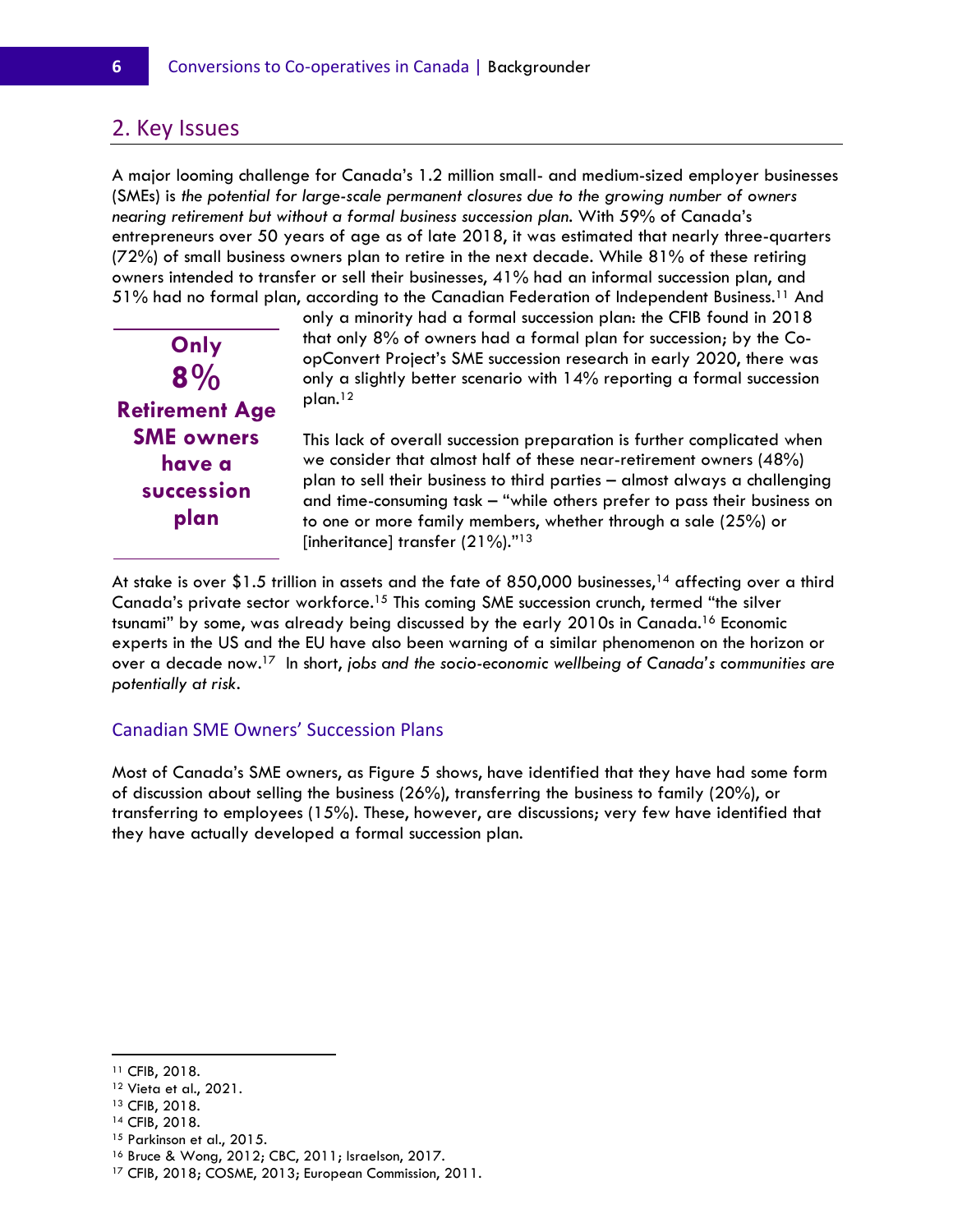

#### *Figure 5: Succession activities in SMEs over the past 5 years (n=305)<sup>18</sup>*

While Canada's SME owners are optimistic about how successful their succession plans will be,<sup>19</sup> this is in stark contrast to how ill-prepared most retirement-aged SME owners are in practice for succession: Only 14%, for instance, have actually developed a formal succession plan, while a mere 11% have attempted to sell their business. Equally alarming, 38% of retirement-aged business owner respondents have not done none of the activities listed in Figure 5.

Figure 6 highlights what retirement-aged SME owners' who have planned or have thought about succession are thinking. By far most of these respondents are looking to transfer or sell the business to family (43%), however almost a quarter (24%) plan to transfer or sell to an external buyer. Looking internally to the business, some respondents have identified they will transfer or sell to managers or executives (13%) or to employees (8%). There is also some interest in merging with another company (7%), but very little interest in selling to customers (1%).





<sup>18</sup> Multiple answers allowed.

<sup>19</sup> See: CFIB, 2018; Vieta et al., 2021.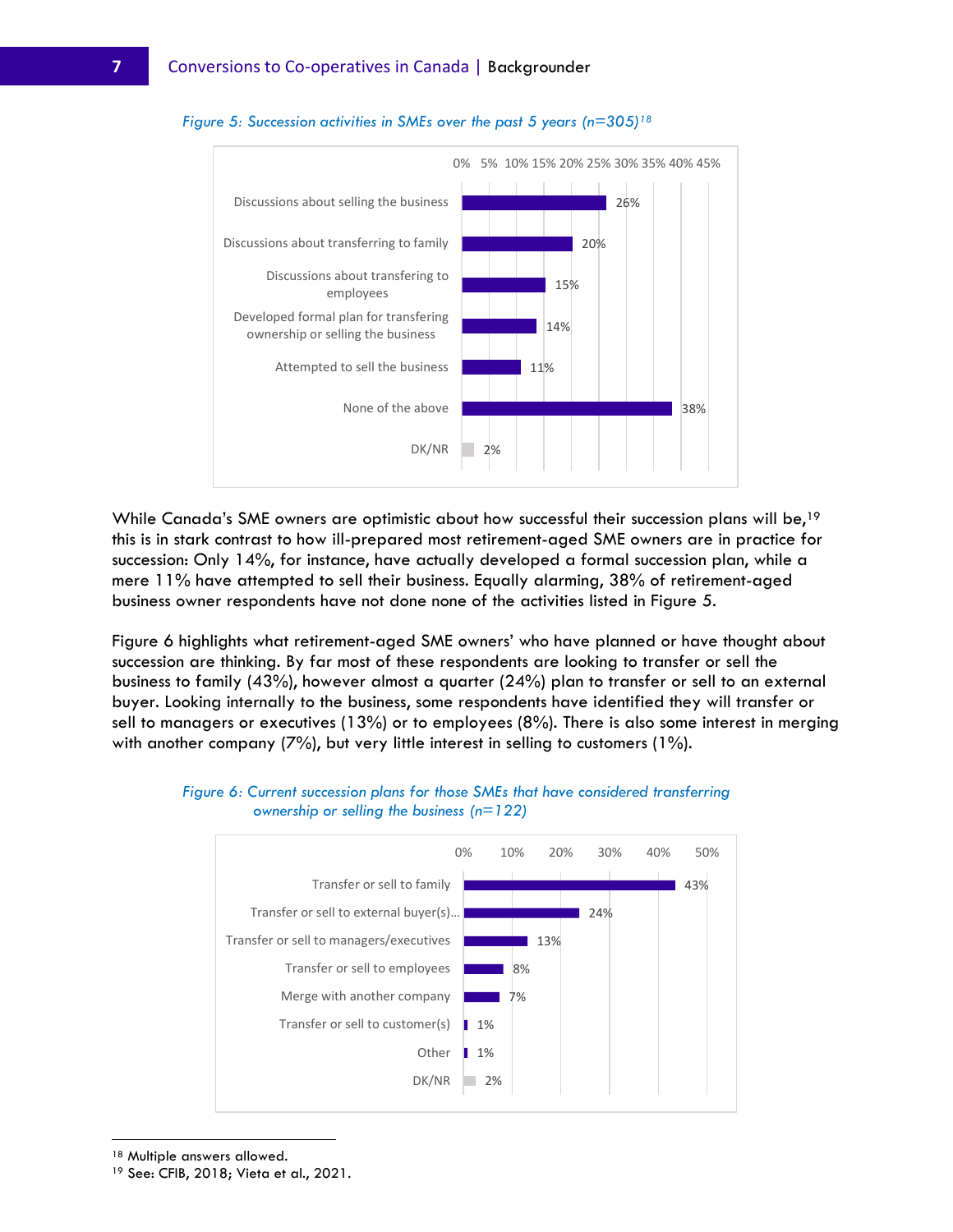As we can see from Figure 6, most SME owners are working under the assumption that they will either sell or transfer their business to family or to an external buyer. *At the same time, the opportunity to sell or transfer to internal figures (i.e., managers or employees) is not being widely taken up by Canada's SME owners, a lost succession opportunity*.

To add context here, business succession to family members has a very low success rate. Only 30% of family businesses survive into the second generation and a mere 12% are still viable by the third generation.<sup>20</sup> On the other hand, succession plans that include selling the business to employees has a comparatively high success rate, and when they also convert to co-operatives, the survival rate of the subsequent enterprise is comparatively high.<sup>21</sup>

#### Lack of Knowledge of BCCs as an Option by SME Owners

Overwhelmingly, as Figure 7 depicts, 75% of SME owners care about what happens to their business after they retire. They agree that some employee turnover is inevitable but understand this to be bad when it happens too frequently (89%). They also agree that granting some equity or ownership in the business to employees improves loyalty (74%). Additionally, a majority (61%) agree that business succession planning is very complicated. And interestingly, 53% neither agree nor disagree and 16% disagree that co-operatives last longer than other businesses.



#### *Figure 7: Attitudes towards broad themes related to succession (n=319)*

These results how that the long-term viability of co-operatives – an empirically known strength of co-ops – does not resonate well for most Canadian SME owners. Contrary to the empirical evidence that co-operatives have a high survivability rate compared to other business types,  $2^2$ only 16% of survey respondents in Figure 7 agree that "co-operatives last longer than other forms of businesses." This reflects *a general lack of familiarity or a misunderstanding of cooperatives by SME owners*.

<sup>20</sup> Family Business Institute, 2016.

<sup>21</sup> Ben-Ner, 1988; Vieta et al., 2017.

 $22$  Co-operatives UK, 2019; Status of Co-operatives in Canada, 2012, p. 9; Vieta et al., 2017.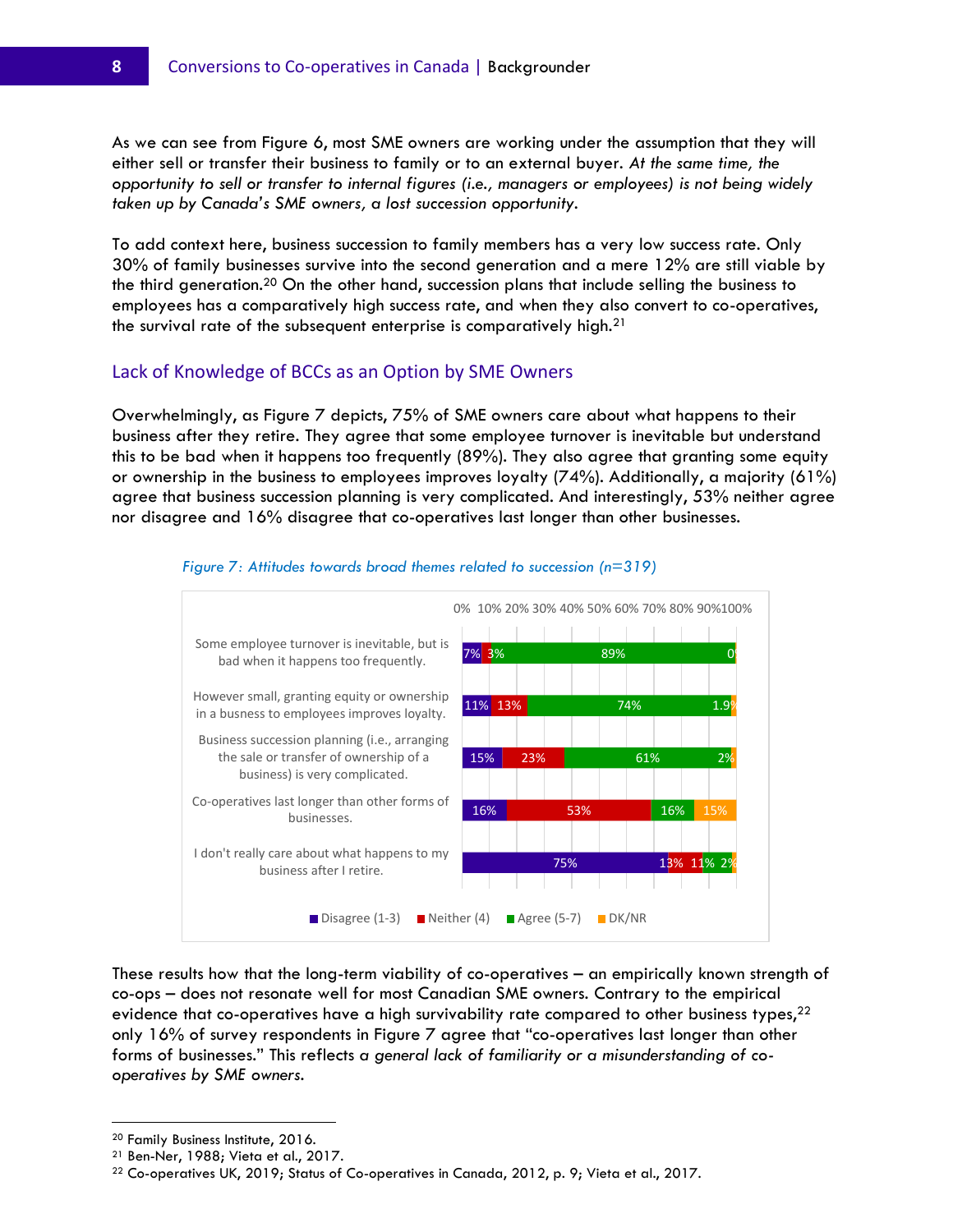However, the themes in Figure 7 show a possible hidden acceptance of co-ops for succession should more SME owners know about the advantages of the co-operative model. Among SME owners, there is overwhelming agreement, for instance, for less employee turnover, granting more equity or ownership to employees, and a continued interest in the business after retirement. These views show that most retirement-aged SME owners possess and enduring attentiveness, if implicitly, to the business, to their employees, and to continuing to provide good or services to the community. *These results suggest that there could exist more acceptance of the co-operative model by Canada's SME owners when thinking about succession if they were to know more about co-operatives and their benefits in addressing employee loyalty, ownership stakes, and business continuity*.

*Canada's co-operative movement should find an important opening here for more education and promotion of the co-operative business model among Canada's SME owners nearing retirement, suggesting also an untapped demographic for inspiring the creation of new co-operatives*.

#### BCCs as Potential Solutions to Pandemic-Led Business Closures

Awareness of community- and worker-ownership is increasing in response to economic turmoil, including the COVID-19 crisis.<sup>23</sup> During the current COVID-19 crisis, Canada's co-operatives have readily responded to community needs, often sooner and with much more local impact compared

with government and corporate responses.<sup>24</sup> This crisis is demonstrating that local economies must be self-sustaining rather than reliant on volatile global value chains. Economist Michael Schuman<sup>25</sup> refers to this as the "comparative resilience" of localities, which will be vital for Canada's rebuilding process post-pandemic.

Co-operatives are ideal ways to secure community resiliency. One sector where BCCs could be deployed during the pandemic is in the healthcare, care home, and home care sectors, for instance, which have been greatly affected by the COVID-19 crisis. Research indicates that non-profit care homes for the elderly (including co-operative care homes) are faring much better than private-sector care homes during the current COVID-19 pandemic, with far fewer resident deaths. <sup>26</sup> Home care workers have also been effectively organized as co-operatives of care workers in Quebec an in the US. More of these non-profit care homes and home care cooperatives could be created through BCCs, ultimately establishing more stable and community-rooted management and ownership models for elderly care and for the care of other vulnerable communities (Armstrong, 2020). BCCs, therefore, in health care and across Canada's economy, need to be seriously considered as viable responses to closing enterprises and lost jobs as a result of the pandemic.

During the current **COVID-19** crisis, Canada's **co-operatives have readily responded** to community needs, often **sooner and with much more local impact** compared with government and corporate responses (Vieta & Duguid, 2020).

#### 3. Summary and Next Steps

Co-operatives and Mutuals Canada and the Canadian Worker Co-op Federation (CWCF), with the assistance of the Co-opConvert Project, would be delighted to provide more information if required, such as case studies. The CWCF also has [a proposal](https://canadianworker.coop/a-proposal-for-shining-light-into-this-darkness-with-the-solidarity-co-operative-movement/) to partner with the Government of

<sup>23</sup> Balsillie, 2020; Graham, 2020; Lingane, 2020.

<sup>24</sup> Vieta & Duguid, 2020.

<sup>25</sup> Schuman, 2020.

<sup>26</sup> CCPA, 2020; Ontario Health Coalition, 2020.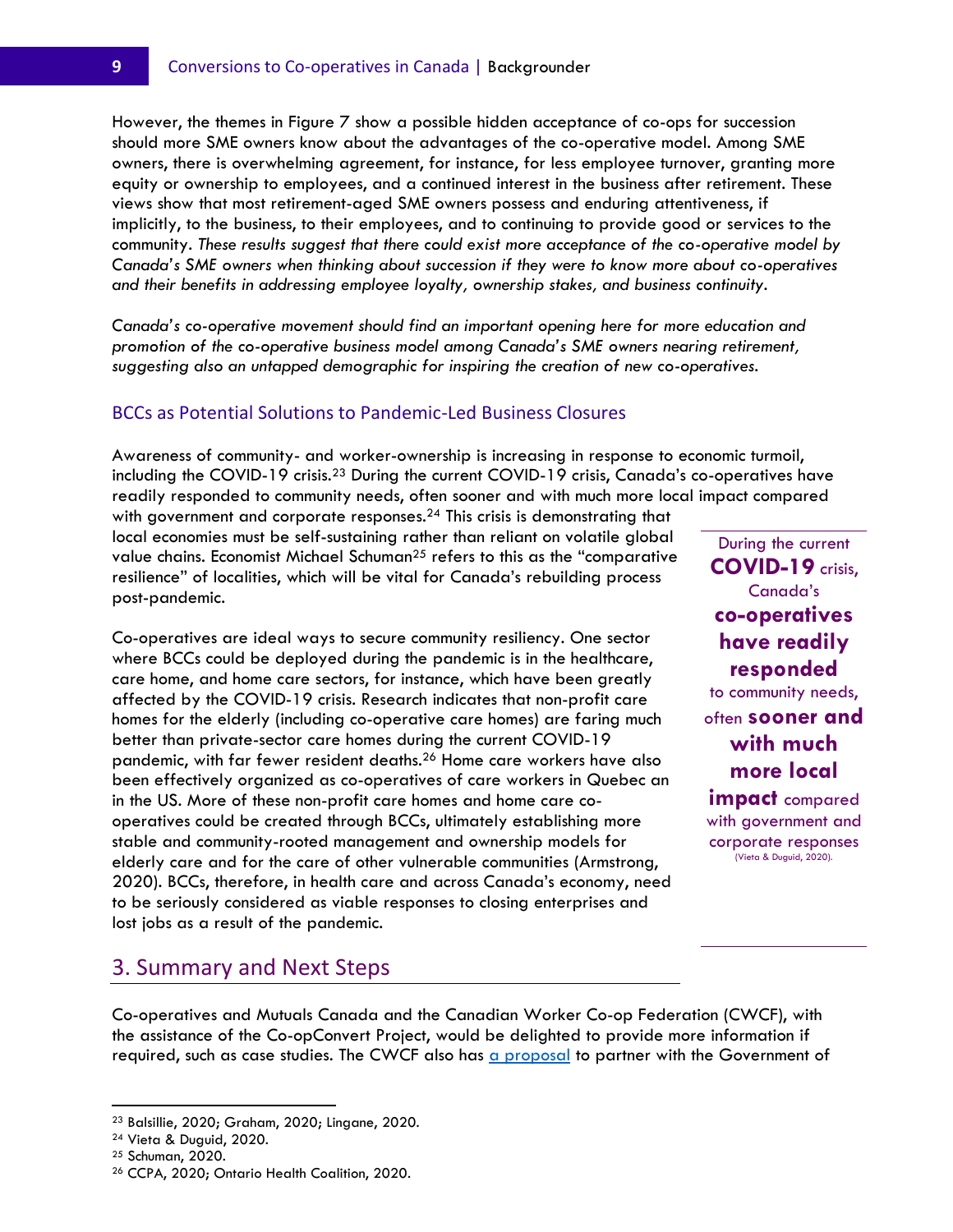Canada, *Building Community Resiliency*, and this priority that will be reflected in both upcoming pre-budget submissions.

It should also be noted that one of the three priorities of the [People-Centered Economy Group](https://ccednet-rcdec.ca/en/page/people-centred-economy-group) is the enabling of Employee and Community-Based Ownership Succession and Buyouts.

The idea of enabling conversions is already being explored through various government programs, notably:

- The [Conversion to Co-operatives Project](https://www.coopconvert.ca/) is a three-year study funded by the Social Sciences and Humanities Research Council of Canada (SSHRC).
- The <u>Legacy Leadership Lab</u> (L3) project at the Waterloo Institute for Social Innovation and Resilience is helping build expert-driven solutions for Canada's transitioning small business community. It is funded by Canada's Social Innovation and Social Finance Strategy's [Investment Readiness Program.](https://irp-ppi.ca/en/)
- The [Atlantic Canada Opportunities Agency](https://www.canada.ca/en/atlantic-canada-opportunities.html)'s funding of the Canadian CED Network project entitled Business Recovery, Stabilization, and Succession: Using Co-operatives and Social Enterprise to address COVID-19 and the challenge of rapidly retiring business owners in rural communities across Atlantic Canada.

In conclusion, encouraging traditional business conversions to co-operatives would offer an option to retirement-aged owners who do not have a succession plan<sup>27</sup> and help maintain local businesses threatened by financial hardship caused by the COVID-19 pandemic. Enabling conversions would safeguard businesses, jobs and keep communities resilient.

#### References

Balsillie, J. (2020). Data conference 2020: [Unlocking the power of data.](https://www.csps-efpc.gc.ca/events/data-conference-2020/index-eng.aspx?wbdisable=true) Canadian School of

Public Service. Feb 13.

Ben-Ner, A. (1988). [Comparative Empirical Observations on Worker-Owned and Capitalist Firms.](https://www.sciencedirect.com/science/article/abs/pii/0167718788900033) International Journal of Industrial Organization, 6(1), 7–31.

Borzaga, C., Salvatori, G. & Bodini R. (2017). Social and Solidarity Economy and the Future of Work, 2017

Bruce, D., & Wong, Q. (2012, November). [Passing on the Business to the Next Generation.](https://www.cfib-fcei.ca/en/research/passing-business-next-generation) Canadian Federation of Independent Business (CFIB).

CBC. (2011, October 17). [10 Surprising Stats about Small Business in Canada.](https://www.cbc.ca/news/business/10-surprising-stats-about-small-business-in-canada-1.1083238) CBC News.

CCPA. (2020). [Re-imagining long-term residential care in Canada.](https://www.policyalternatives.ca/newsroom/news-releases/re-imagining-long-term-residential-care-canada) Canadian Centre for Policy

Alternatives. June 4.

CFIB. (2018). [Nearly Three Quarters of Small Business Owners Plan to Exit their Business Within the Next 10 years.](https://www.cfib-fcei.ca/en/media/nearly-three-quarters-small-business-owners-plan-exit-their-business-within-next-10-years)  Canadian Federation of Independent Business (CFIB).

Co-operatives UK. (2019). [Co-operative Business Survival.](https://www.uk.coop/resources/co-operative-business-survival) Co-operatives UK Research Report.

COSME. (2013). European Association for SME Transfer: Position Paper: Transfer of SMEs in COSME Programme. Brussels: Transeo AISBL.

<sup>27</sup> Bruce & Wong, 2012; CBC, 2011; Israelson, 2017.